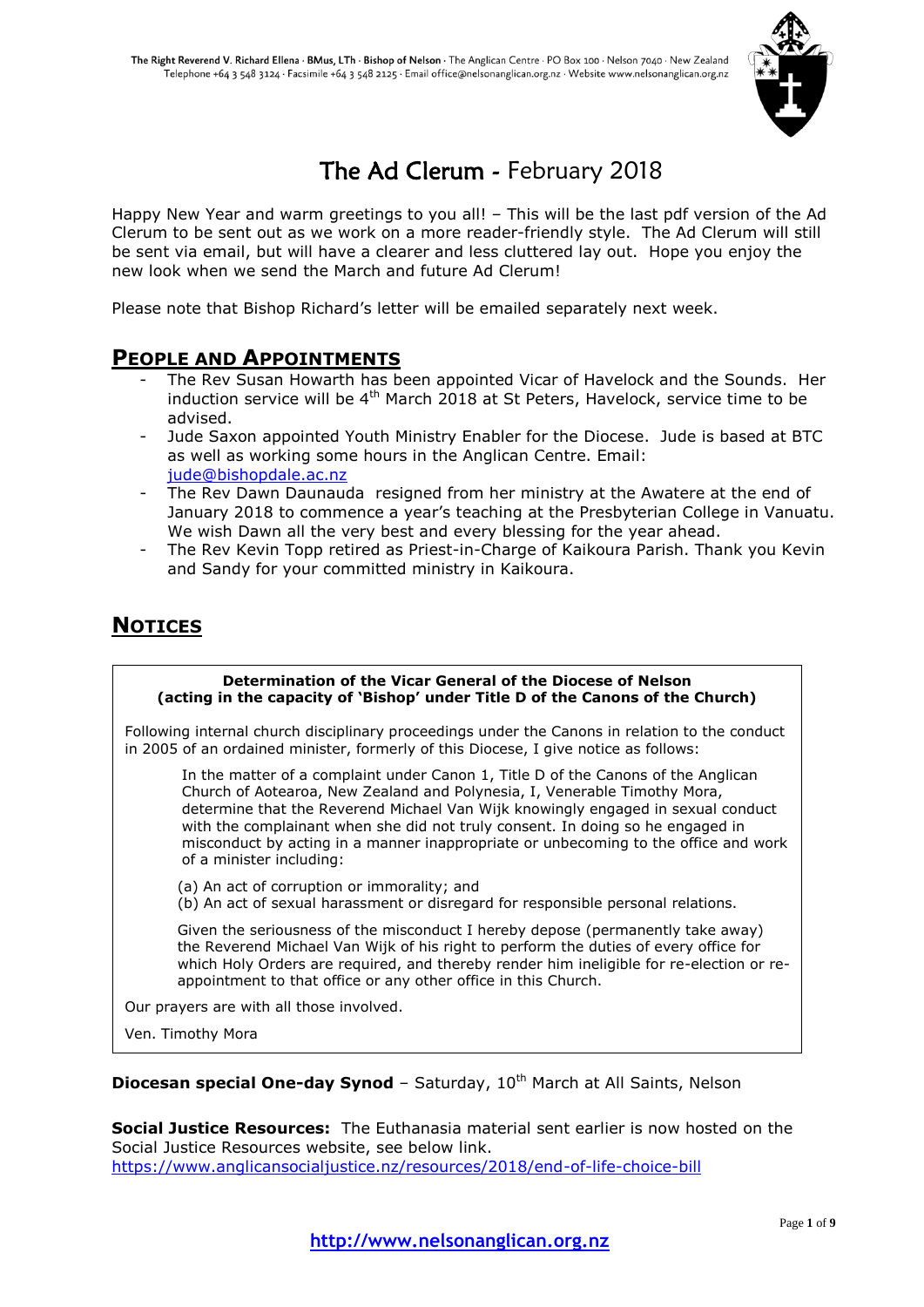To 'subscribe' to the resource site to get occasional advice directly when new resources are loaded, see this page: <https://www.anglicansocialjustice.nz/about/>

**Hope Project NZ** - 'Reaching every home in Aotearoa, NZ'. For more about the Hope Project go [www.AllTogether.co.nz/equiptour](http://www.alltogether.co.nz/equiptour)

**Lenten Group Study Book for 2018 -** *Hope: Through Lent with Romans* by Kelvin Wright and Peter Carrell (Theology House). \$7.50 per copy – order at [http://www.theologyhouse.ac.nz/theology-house-publications/hope-through-lent-with](http://www.theologyhouse.ac.nz/theology-house-publications/hope-through-lent-with-romans/)[romans/](http://www.theologyhouse.ac.nz/theology-house-publications/hope-through-lent-with-romans/)





#### **Transformed Life**

Steve and Watiri Maina will be leading us to explore the transforming love of Christ in our lives and how we can share our experience with others. Steve leads the New Zealand Church Mission Society. He is an ordained Anglican minister and a gifted public speaker. Steve and his wife Watiri, a counsellor, supervisor and counselling educator, are both passionate about advocating God's mission. They will be sharing their insights in three ministry sessions. There will be times of corporate worship and prayer ministry in all the sessions as well.

#### **Children and Youth Programme**

During the main meetings there is a crèche for under 5's, two fun activity based children's programmes for years 1-4 and years 5-8 and a full youth programme for years 9-13.

### Where is Camp?

Set in a mixture of surrounding forest and native bush, Bethany Park Camp is positioned off the beaten track nestled into the surrounding hillside, up a beautiful walk along the inlet to the golden sands of Kaiteriteri Beach.

> Registration and info: convergencecamp@xtra.co.nz **Registrations Close on Monday 12 February 2018**

## **MINISTRY EDUCATION**

Diocesan ministry education exists to:

*develop confident, creative and spiritually healthy leaders across the diocese with a clear understanding of the gospel, discipleship and ministry as participating in the mission of God, reflecting a diversity of leadership styles and modes as appropriate to a range of ministry contexts, challenges and needs* (Diocesan *Strategic Plan: Towards 2020*, strategic priority 3).

In today's context, one of the main challenges we face in leadership is the busyness and rapidly changing nature of our world. As a result, 'yesterday's solutions will not solve tomorrow's problems' (Marquardt, *Leading with Questions,* 2014). Leadership in this dynamic context is now focused on what questions to ask rather than about what answers to provide – a culture shift towards a 'culture of inquiry' or 'questioning culture' (Berger, *A More Beautiful Question,* 2014). Within Christian ministry we already have a model for this questioning shift in the words of Jesus in Matthew 19:14, 'Let the children come to me. Don't stop them! For the Kingdom of Heaven belongs to those who are like these children' (NLT). Often, we look back to Matthew 18: 4-5 and focus on humility as the correct childlike quality to aspire to. However, two child-like qualities not often thought of in these words are the innate curiosity and courage of children to explore their world through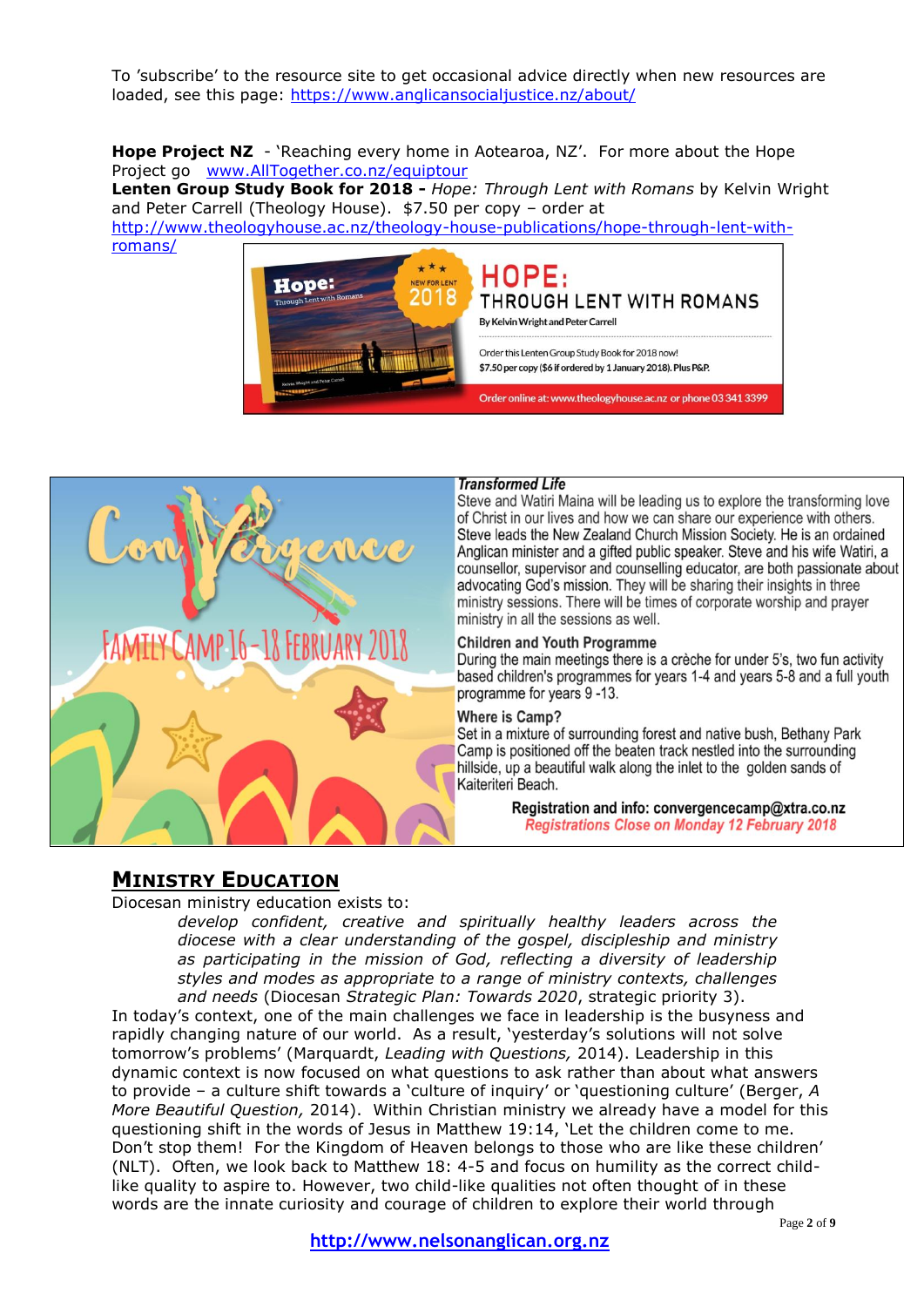questions. As we seek to grow in ministry that can adapt and adjust to change - in ourselves, and in others through identifying, equipping and enabling - may we have the curiosity and courage to ask the empowering question that unlocks new understanding as we participate in the ministry of Jesus in this world.

### **TRAINING DATES FOR 2018**

### **POMD:**

- March 16: Evangelism (Monika Clark, Church Army)
- June 29: Boundaries (Sarah Park)

### **COMMUNITIES OF PRACTICE:**

|           | Mawhera |           | Nelson 1 | Waimea   |                     | Marlborough |          |
|-----------|---------|-----------|----------|----------|---------------------|-------------|----------|
| Pattern   | 1st Fri |           | 1st Thr  | 1st Thr  |                     | 3rd Thr     |          |
| January   |         |           |          |          |                     |             |          |
| February  | 16      | Westport  |          |          |                     | 15          | Picton   |
| March     |         |           | 15       |          | Richmond            |             |          |
| April     |         | Reefton   |          |          |                     | 19          | Havelock |
| May       |         |           | 3        |          |                     |             |          |
| June      |         | Cobden    |          | 14/21/28 | Waimea              | 21          | Nativity |
| July      |         | Westport  | 5        | 29       | Mapua -pre<br>synod |             |          |
| August    |         |           |          |          |                     | 16          | Awatere  |
| September |         |           | 6        | 20       | Wakefield           |             |          |
| October   |         | Greymouth |          |          |                     |             |          |
| November  |         | Reefton   |          | 15       | Golden Bay          |             |          |

### **SCHOOL OF PREACHING:**

June 8-9 (Monika Clark, Church Army)

### **DIOCESAN LEADERSHIP CONFERENCE:**

October 8-10, Lake Rotoiti.

### **EQUIP:**

Last year it was great to see new people attending EQUIP as we provided training in local parishes, predominantly in the evenings. The units that have been developed can be run over a whole day, can be adapted for a half day, or broken up into evening sessions (2 per unit).

If your parish, cluster of parishes, or regional deanery would like to book in some training please let me know.

Topics include:

- Unit 1: Mission of God.
- Unit 2: Handling the Bible
- Unit 3: The Heart of Worship.
- Unit 4: Mission-Shaped Ministry.
- Unit 5: Discipleship and Gifts of the Holy Spirit.
- Unit 6: Contemporary Issues in Pastoral Care
- Unit 7: Christianity in Aotearoa New Zealand: Engaging Biculturally
- Unit 8: Everyday Evangelism.
- Unit 9: Working with the Vulnerable (SafeHere Programme)
- Unit 10: Prayer

If there are other topics you wish to cover, we are happy to prepare material for you.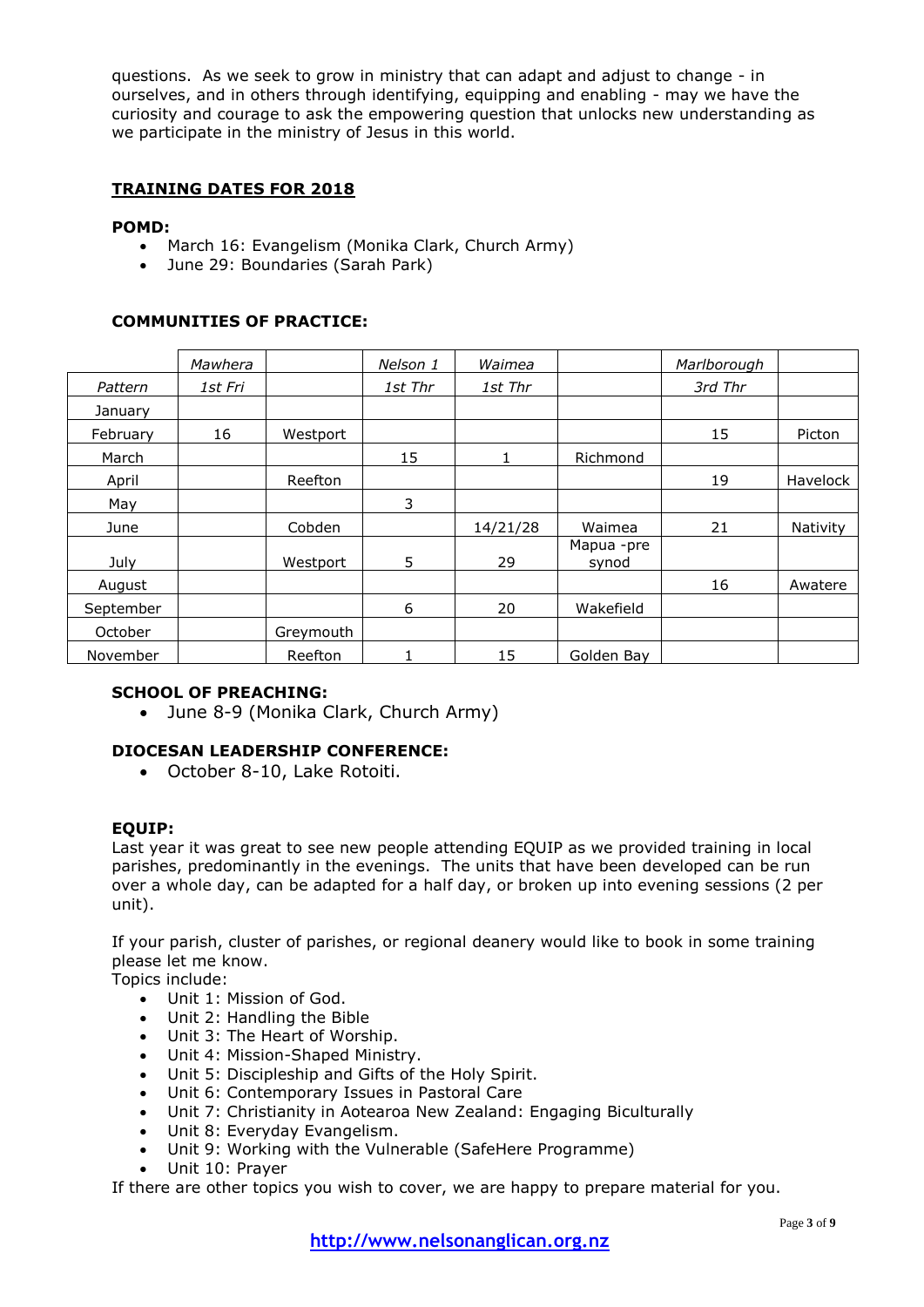### **OTHER DATES:**

- International Rural Ministry Conference April 15-20
- 3DM Learning Community 3 (Christchurch) May 8-10
- $\bullet$  The Abbey August 24-26

### **RESOURCES**

### **NEW Resources now available.**

If you know of any good small group resources, please let me know so we can update our supply. **EQUIP** DVDs are also available at Holy Trinity, Greymouth and St Christopher's, Blenheim for loan.

### **Please let your small group leaders know about these resources by passing this list on**.

| <b>NAME</b>                         | <b>TYPE</b>  | <b>LOCATION</b>                               |
|-------------------------------------|--------------|-----------------------------------------------|
| <b>Willowcreek GLS 2017</b>         | <b>DVD</b>   | Anglican Centre and<br><b>BTC</b>             |
| Anxious for Nothing (Max<br>Lucado) | $DVD + book$ | Anglican Centre                               |
| School of Theology 2017             | <b>DVD</b>   | Anglican Centre, BTC,<br>Mawhera, Marlborough |
| New Discipleship Explored           | <b>DVD</b>   | Anglican Centre - will be<br>ordered soon     |

### **WORSHIP RESOURCES**

A "Worship" tab has been added to the "Ministries Resources" section of the Dio Website. This is a place where you can share resources, for example a youtube clip of a new song. Send your info to Deborah and she will upload this.

### **Lent and Easter On-line Calendars**

Due to popular demand, the Diocese of Auckland will once again be offering the **Lent Calendar** created in 2016. Over the course of the six weeks of Lent, "A Journey to Easter" will explore the themes in Matthew 6:1-21: almsgiving, prayer, forgiveness, fasting and treasure. Each week starts on Monday with a short bible reading followed by a couple of questions to help you engage with the text. The calendar takes between 3-5 minutes per day and can be done individually or with a group. There is an accompanying Facebook page: *A Journey to Easter,* where you can join with others undertaking this process and receive daily reminders. The calendar can be found at [www.lent.nz](http://www.lent.nz/) and will go live the Friday before Ash Wednesday. Then, when we arrive at Easter, "A Resurrection Journey" (the calendar

offered in 2017) will lead participants all the way to Pentecost, exploring a number of resurrection narratives from Scripture. [www.resurrection.nz](http://www.resurrection.nz/) Please get the word out in your Ministry Unit!

### **FREE ONLINE RESOURCES**

Free Lectionary/Theme based resources and for all ages.

- <http://connectible.nz/>
- <http://localsharedministry.com/>
- www.anglican.org.nz/content/download/46436/.../2018%20Lectionary%20Final.pdf

### **BOOK SUMMARY SITES**

The Leaders Book Summaries [www.studyleadership.com](http://www.studyleadership.com/) Books at a Glance [http://www.booksataglance.com](http://www.booksataglance.com/)

### **QUESTIONS ON THEOLOGY AND SCIENCE**

**BIOLOGOS** is an organization founded by Francis Collins, of dedicated evangelicals committed to the relationship between the Christian faith and science. They have a new site for "pastor resources" which has very good resources for many of the difficult questions people ask. New Resource: http://biologos.org/resources/the-big-story/

*A great video of NT Wright talking about Christ and Creation* https://www.youtube.com/watch?v=6h0yEpqDEI8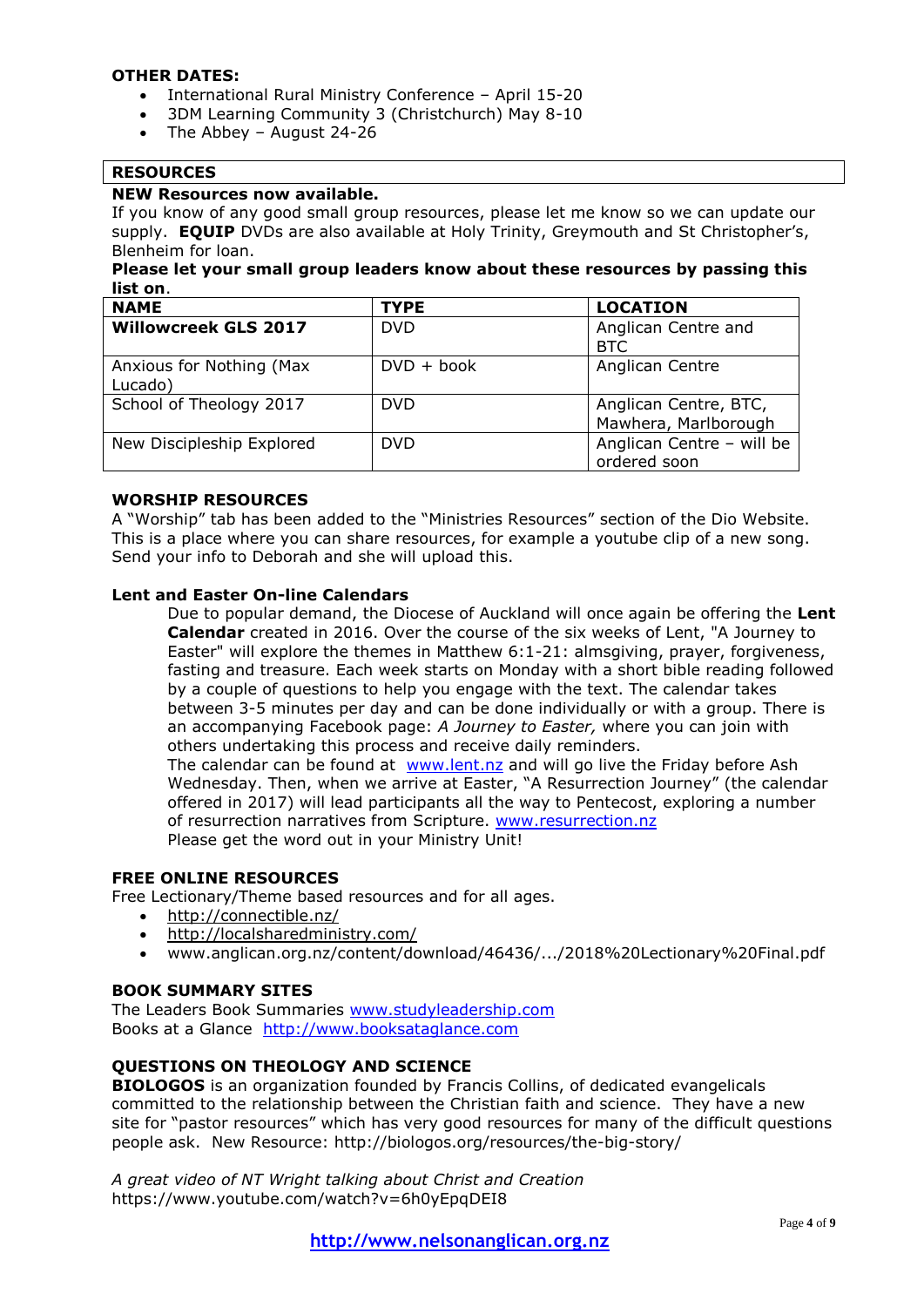**ISCAST** is an Australian organisation (with many NZers and expats) dedicated to exploring the interface between science and the Christian faith. Its membership consists of scientists, theologians and professionals with standing in their own fields and a commitment to the Christian faith. Their website has many good resources that tackle many questions about science and faith. See [http://www.iscast.org](http://www.iscast.org/)

**NZCIS (New Zealand Christians in Science**) is a new body to promote the dialogue of between Christianity and Science in NZ.

Conference: God of Wonder: Science talks with Theology. Fri Sept 22 (7pm) - Sat 23rd. http://www.nzcis.org/civicrm/?page=CiviCRM&q=civicrm/event/info&reset=1&id=9

### **InterChurch Bioethics Council.**

The **InterChurch Bioethics Council** (ICBC) is composed of appointed representatives from Anglican, Methodist and Presbyterian Churches for the purpose of addressing crucial ethical issues in NZ relating to bioethics [http://www.interchurchbioethics.org.nz](http://www.interchurchbioethics.org.nz/) and Facebook.

God Bless Graham [ministryed@bishopdale.ac.nz](mailto:ministryed@bishopdale.ac.nz)

## **SOCIAL SERVICES & ELDER CARE MINISTRIES**



Dear everyone, A new year, with new challenges for us all, as we read of new research clearly reiterating the social isolation and loneliness experienced by more than many of our older citizens. Surely the church communities we are part of need to step up to this challenge when we really are so positioned to

respond? Both, in Nelson Diocese, with many parishes located in small communities and of course by our very nature as Jesus's followers with a mandate for such a mission. Although we (congregations) are 'ageing' this is the perfect opportunity to work out how this generation can reach their own peer group as well as inter-generationally. I've heard it said that retirement is only an excuse to choose what you do!

The Anglican Care conference ahead us on 16/17 May will be a key opportunity this year for us and to learn about how we can indeed care and share more deeply not only on a 1/1 basis but more fully as church families. With a theme entitled OUR COMMUNITY, OUR RESPONSE this is an event being hosted for not only yourself but also for anyone in your congregation to whom an invitation *should* be extended. Please think about whom you might shoulder-tap and speak with your Vestries/management groups as to who to bring with you. Volunteers, staff and yourselves will not go home without being challenged and most importantly, resourced – we promise. Our planning is geared to what you might take away. Programme and registration details will be uploaded to the Diocesan website mid-February. Please mark your diaries now.

As always, please be reminded that the Diocese has trust funding available to assist individuals (or families) with special or immediate needs. Don't hesitate to contact me if you are aware - there is no requirement for the person(s) to be a parishioner or even Anglican! The application process is straightforward and I am very happy to discuss with you.

God bless Gerrie Mead, Social Services and Senior Care Enabler [socialservices@nelsonanglican.nz](mailto:socialservices@nelsonanglican.nz) or 0212771504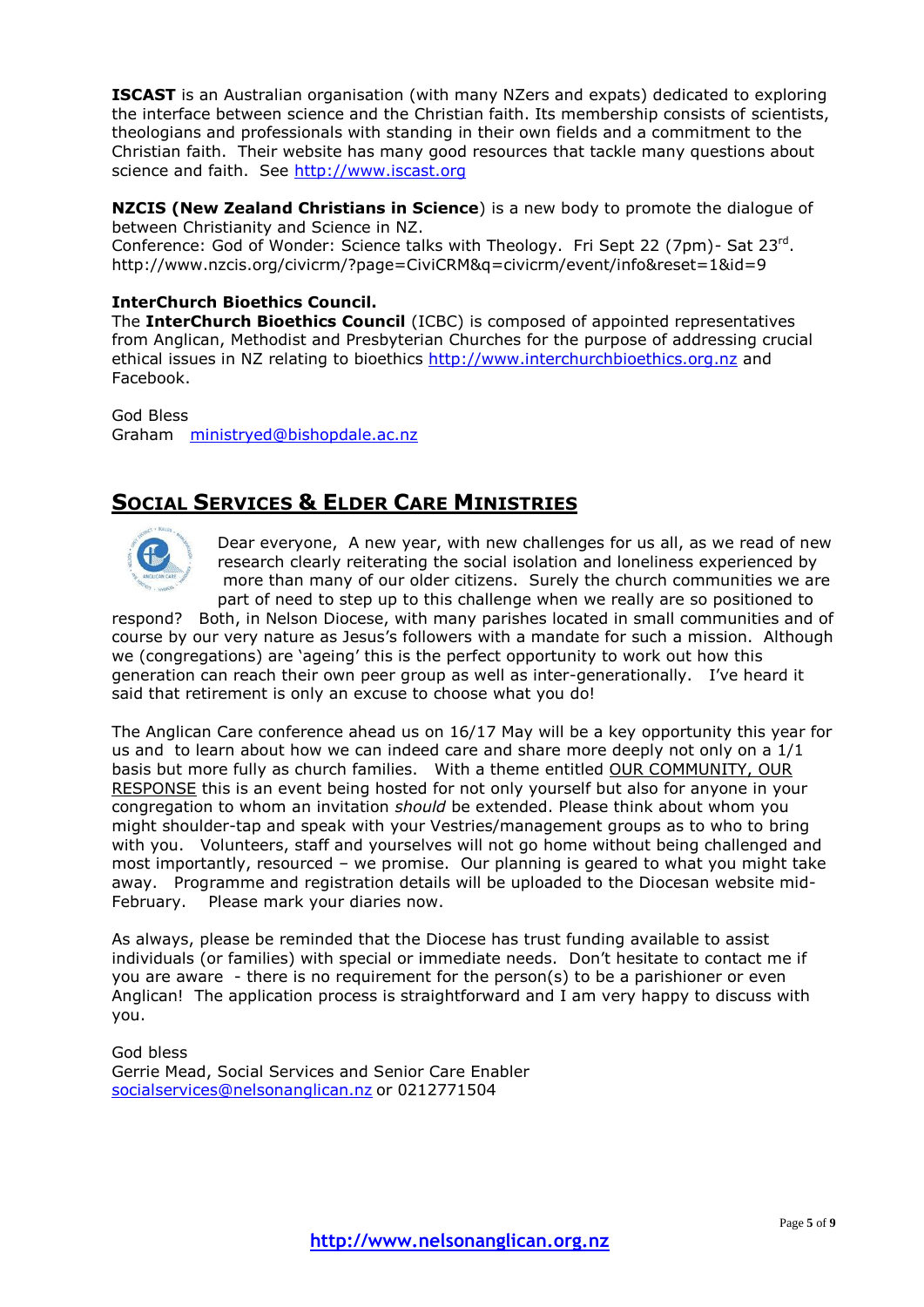## **CHILDREN AND FAMILIES MINISTRY (CFM)**

Welcome to 2018. I trust that you have had an enjoyable break that included some time with your family.

In 2018 I am intending to continue visiting parishes and parish ministries to offer support in the most appropriate way for each ministry. Please don't hesitate to contact me if you have a specific resourcing requirement.

The numbers attending training courses dropped considerably in 2017. In response to this I am planning to offer networking and training through Zoom. This is rather like skype and means that people can join a session from their own homes. Through this system people involved in specific CFM ministry area, such as preschool music, will be able to meet as a network to discuss issues that are relevant to them. My hope is that this will break down barriers as well as offering much needed support to ministry leaders.

My other idea is to offer training through this system as well. So I will facilitate training that people can join from their own homes. This will be 1 hour sessions, at a specific time over 3 to 4 weeks. I believe this will be a better option for people in terms of their time.

There will still be other training offered with the first being 'Evangelism Explosion' in May, 25-27 in Nelson. This course teaches leaders how to assist children to be evangelists. I will pass on more details as they come to hand.

The Bishop has challenged me with the task of promoting, encouraging and resourcing ministry to young people in school years 7 and 8. At present this will take the form of a discussion/policy paper that will then be the agenda for a meeting of leaders in this area of ministry with +Richard and I. Exciting times ahead. Watch this space.

### *Safe Here:*

A project to revitalise the training sessions has begun, the outcome of which will be a DVD format that can easily be used in parishes or by individuals. A team consisting of all those involved in training has been formed and is presently working on the content in preparation for a script to be written. We expect the full project to take 6 months so meanwhile if you are requiring people to be trained then continue to contact Claire or I.

### Blessings

Sue - [cfm@nelsonanglican.nz](mailto:cfm@nelsonanglican.nz)

## **INTERNSHIP AND YOUTH ENABLER**

It has been a busy start to the year with lots of 'meets and greets' with as many people as possible. I have really enjoyed hearing each person's story, the history of their parish or ministry and am looking forward to working alongside. If I haven't meet you yet, please be in touch as I'd love to know how I can best support in my role as Youth/Intern Enabler. Blessings, Jude. [jude@bishopdale.ac.nz](mailto:jude@bishopdale.ac.nz) Ph: 03 5488785 Cell: 027 623 8746

### **BISHOP SUTTON LIBRARY**

### **New Books in the Bishop Sutton Library**

### **Esther de Waal. Living with contradiction : an introduction to Benedictine Spirituality. Norwich : Canterbury Press, c2003**

Esther de Waal is a well-known retreat leader and speaker on spirituality. She studied at Cambridge University and has a specialist interest in the Benedictine and Celtic traditions. In this series of reflections, De Waal explores how the Rule of St Benedict can help us navigate life's uncertainties so that "ambiguities can become doors that lead us to a place of healing, transformation and growth".

### **Esther de Waal. Living on the border : reflections on the experience of threshold. Norwhich : Canterbury Press, 2011**

In this beautifully written book, Esther De Waal explores how thresholds, borders or "crossroads where opposites meet" can be "sacred" things.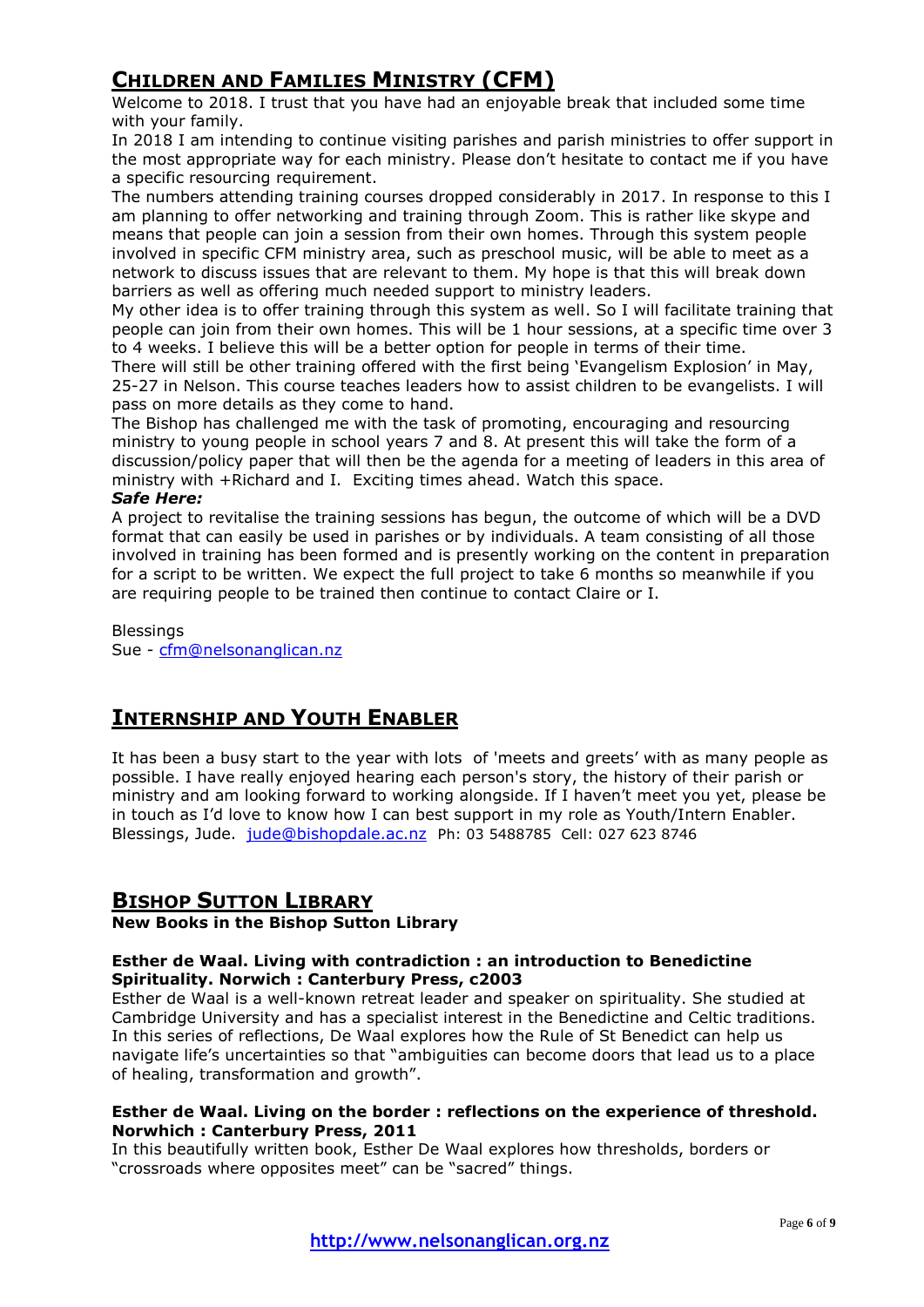### **New Book for Ministry Training**

**Paul A. Holmes.** A pastor's toolbox : management skills for parish leadership. Collegeville, Minnesota : Liturgical Press, c2014.

**Quote for the day:** "If I am to receive all who come as Christ, does this not then apply to my own self, made in the image of Christ?" — Esther de Waal

Jennifer Patterson - Bishop Sutton Library Tel. (03) 548 8785 Ext 4 [library@bishopdale.ac.nz](mailto:library@bishopdale.ac.nz)

### **Euthanasia and Assisted Suicide: The End-Of-Life-Choice Bill**

-----------

At our 2017 Synod, a motion was unanimously passed that highlighted concerns about legislation to legalise euthanasia and assisted suicide:

- Affirm that every human being is created in the image of God and that every human life is of intrinsic value to God regardless of abilities or situation;
- Affirm that Christ's unconditional love calls for the dying to be cared for with deep compassion; were compassion includes doing good without doing harm.
- Support the holistic care of the dying and the provision of effective pain relief and adequate symptom control;
- Expresses concern that the *End of Life Choice* bill before Parliament will place the lives of vulnerable people in our society at risk;
- Calls on the Government of New Zealand to investigate the full funding of Hospice Care for the dying, and effective training for palliative care speciliasts;
- Requests Bishop Richard, on behalf of the Diocese, to write to Members of Parliament to convey the the concerns of Synod in clauses 4 & 5 of this motion;
- Asks Standing Committee and the Ministry Education Coordinator to provide resources to Anglican Parishes to enable Anglicans to be fully informed on this matter;
- Calls on parishes and individual Anglicans to make their views known to their local Member of Parliament.

In August 2017, the Health Select Committee released its report on public attitudes to euthanasia and assisted suicide after a record breaking 21,000 submissions - the key finding being that "80% of submitters were opposed to a change in legislation that would allow assisted dying or euthanasia" (HSC pps.15  $\&$  47). However, Parliament is currently debating the End-Of-Life-Choice Bill which if passed, will make euthanasia and assisted suicide legal in New Zealand.

The Justice Select Committee are now inviting submissions on the End-of-Life Bill by **Feb 20**, 2018 before the Bill gets its second reading in Parliament. The InterChurch Bioethics Council (ICBC) who represents the Anglican, Methodist and Presbyterian Churches of Aotearoa New Zealand on issues such as these, would like to encourage everyone to make a submission, giving their opinion on this legislation. A number of resources have been provided to outline the issues that the ICBC have with this bill as well as information on how to make a submission (attached with this email). These have been provided by us or used with permission from other sources. You might also like to visit the ICBC website [\(www.interchurchbioethics.co.nz\)](http://www.interchurchbioethics.co.nz/) to see our previous submission, or visit<https://rejectassistedsuicide.org.nz/protect/> which also contains a good summary of information.

Can I encourage your parish to look at the information provided (would be good if you can print some off and also show the video in Church) and for people to make a submission before **Feb 20.** I am happy to help if people have any questions.

Graham O'Brien - [ministryed@bishopdale.ac.nz](mailto:ministryed@bishopdale.ac.nz)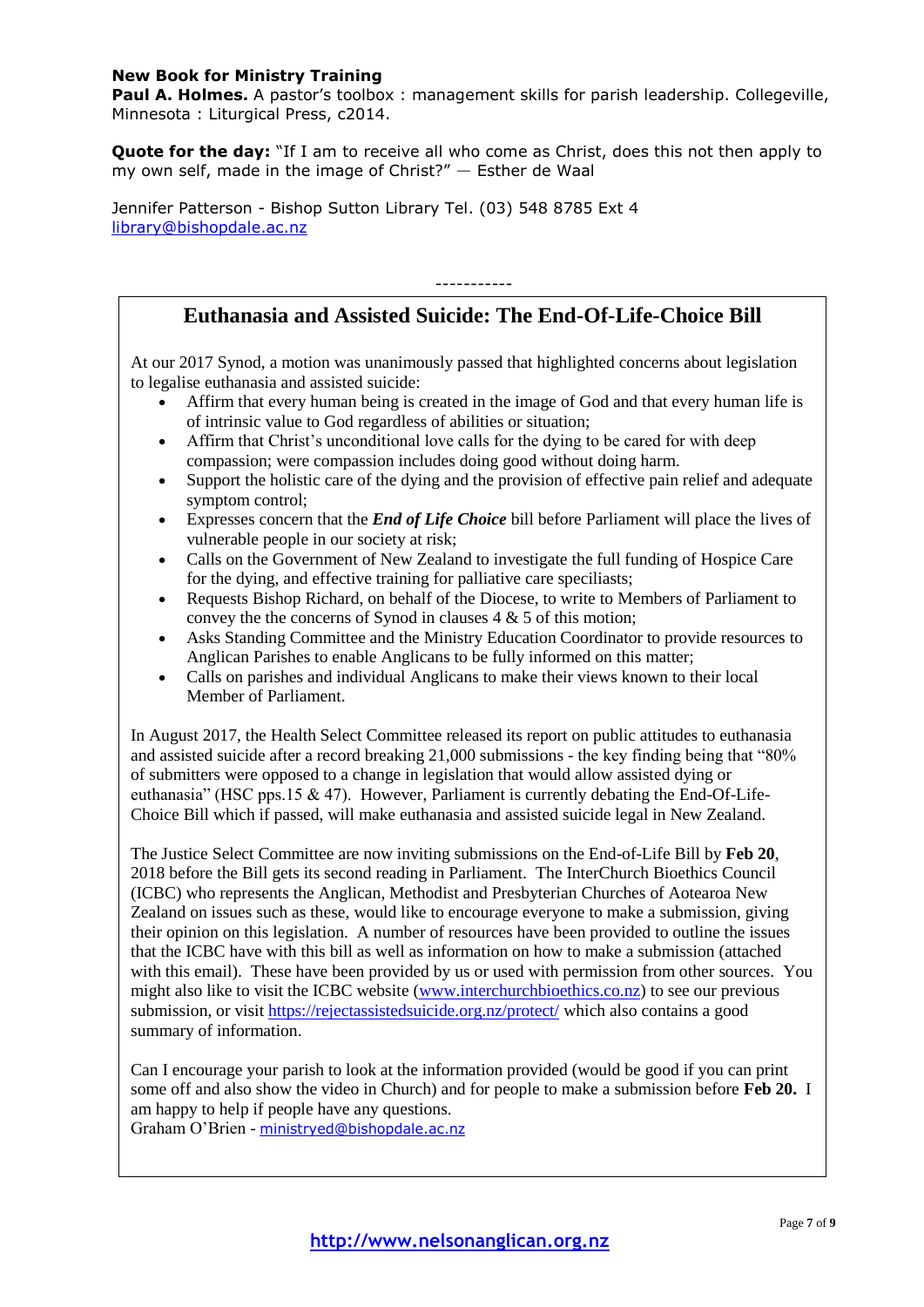## **VACANCIES**

### Christchurch Diocese

### **Associate Minister St. Christopher's Avonhead Christchurch**

St Christopher's is an evangelical Anglican church of 300+ people who love the Lord Jesus. With schools and the University close by, our church's vision is to reach out to the next generation with the good news of Christ as well as continue growing into Christ-like maturity. This is a full-time role, working collegially with the Vicar. The role has the normal requirements and expectations around ethical Christian character, as well as routine police vetting checks for working with children. For more information about our church, get in touch through our website or via our

office [admin@stchristophers.org.nz,](mailto:admin@stchristophers.org.nz?subject=Harvest%20Enquiry%20-%20Assoc%20Minister) phone (03) 358 8780 or +64 3 358 8780. For a position description please email [bishopspa@anglicanlife.org.nz](mailto:bishopspa@anglicanlife.org.nz?subject=Harvest%20enquiry%20-%20Job%20Description%20Please) As all ordained appointments are licensed, please submit such applications to the Bishop of Christchurch with a CV, and a statement about your faith and personal approach to ministry: [bishopspa@anglicanlife.org.nz.](mailto:bishopspa@anglicanlife.org.nz?subject=Harvest%20Enquiry%20-%20Application%20-%20Assoc%20Minister%20-%20St%20Christopher)

Closing date is **Monday 12th February 2018**.

### **Hospital Chaplain Vacancy – St George's Hospital**

The Anglican Diocese of Christchurch has a vacancy for half-time Anglican priest who will be the hospital chaplain at St George's Hospital. The Chaplain offers a ministry of presence and prayer to everyone on site at St George's Hospital, including patients, their family, whānau, the staff and management. The successful applicant will be able to minister to all in a multidenominational and multi-faith environment, be caring, prayerful, open minded, confident and flexible. For a position description please contact **[bishopspa@anglicanlife.org.nz](mailto:bishopspa@anglicanlife.org.nz?subject=Harvest%20Enquiry%20-%20Hospital%20Chaplain%20Vacancy%20%E2%80%93%20St%20George%E2%80%99s%20Hospital)** Applicants should submit a CV and response to the position description to the same email by *18 February, 2018.*

### Wellington Diocese

### **The Peninsula Parish – Mirimara, Seatoun & Strathmore Anglicans**

Sun, sea, movie stars and Anglicans: the Peninsula Parish has them all. We're looking for a full-time Vicar who shares our vision that people say of us : "Wow your faith has created a family of such diversity, joy, and positive change - how can I belong?"We are a liturgical, all-ages church with a strong community focus and a commitment to mission. We have two worship centres: St Aidan's in Miramar and St George's in Seatoun. A profile for the parish is available from the Bishops' Executive Assistant, Rebecca Apperley (rebecca@wn.ang.org.nz), to whom applications should be forwarded not later than Friday  $9<sup>th</sup>$  February 2018.

### Dunedin Diocese

### **Vacancy for Priest-in-Charge/Vicar of Waitaki North Oamaru, Diocese of Dunedin. Initially ⅔ time Position**

The Bishop of Dunedin, in consultation with the Parish Nominators, is looking to appoint a priest to this Three Church Parish. Embracing rural ministry with the contrast of a town church, this post is looking for someone with a heart for pastoral ministry, and building up the body of Christ. There are three small enthusiastic congregations that are looking for a leader to walk with them, and to guide them into growth.

The Bishop of Dunedin is looking to recruit people who both encourage and model the practice of prayer and the reading of scripture: if this is your vision, and you feel called to this post please contact him for further details - [bishop.steven@calledsouth.org.nz](mailto:bishop.steven@calledsouth.org.nz) Closing date for applications is **14 February 2018.** A profile of the parish is available by contacting fiona@calledsouth.org.nz (Informal enquiries welcome.)

### Waikato/Taranaki